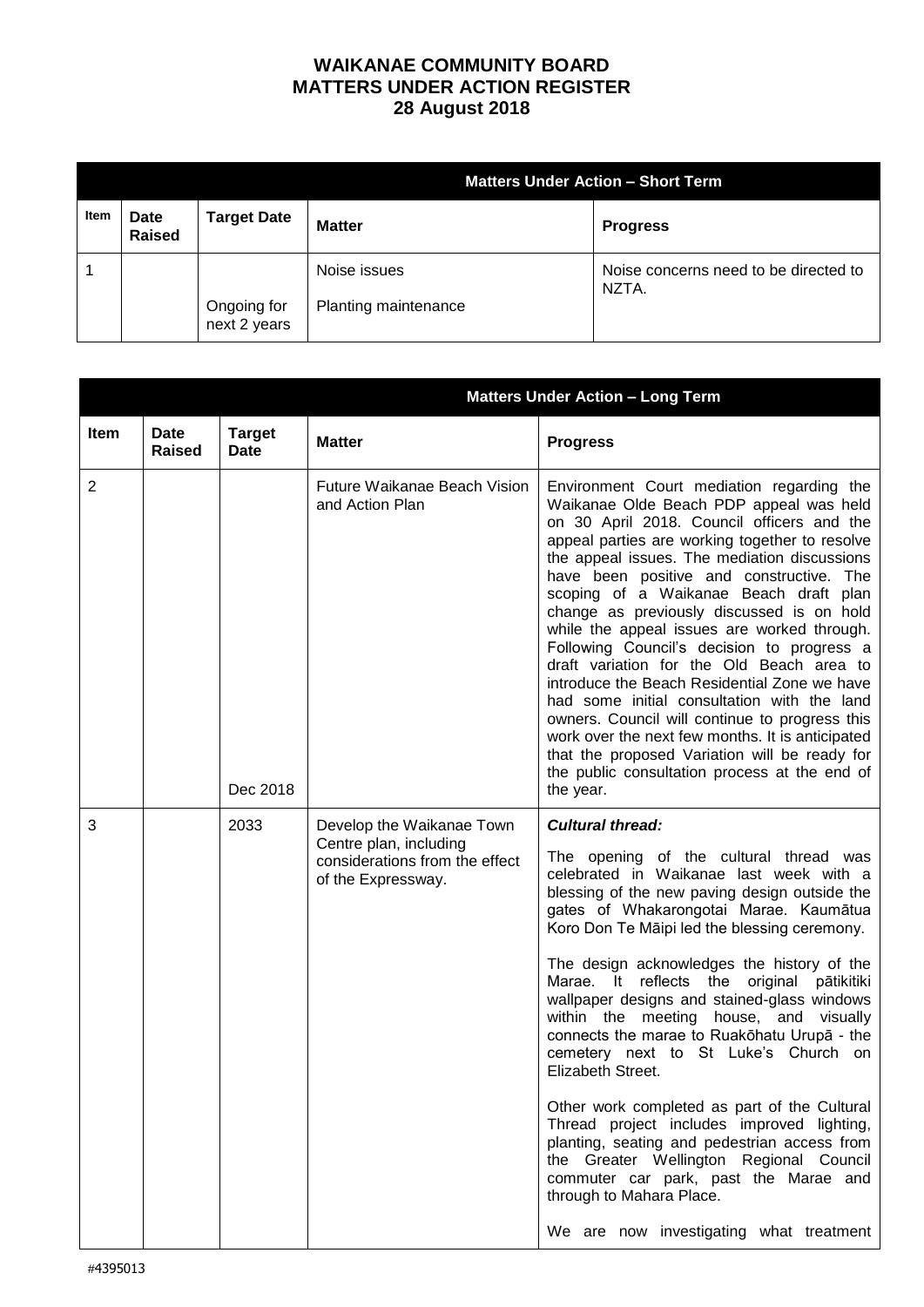|   |                 | <b>Matters Under Action - Long Term</b>           |                                                                                                                                                                                                                                                                                                                                                                                                                                                                                                                                                                                                                                                          |
|---|-----------------|---------------------------------------------------|----------------------------------------------------------------------------------------------------------------------------------------------------------------------------------------------------------------------------------------------------------------------------------------------------------------------------------------------------------------------------------------------------------------------------------------------------------------------------------------------------------------------------------------------------------------------------------------------------------------------------------------------------------|
|   |                 |                                                   | should be used to complete Frater Lane, this<br>project is planned to be finalised before<br>starting any construction work on Mahara<br>Place.                                                                                                                                                                                                                                                                                                                                                                                                                                                                                                          |
|   |                 |                                                   | <b>Upgrade to Mahara Place:</b>                                                                                                                                                                                                                                                                                                                                                                                                                                                                                                                                                                                                                          |
|   |                 |                                                   | The<br>first<br>Mahara<br>Place<br>Development<br>Committee workshop held in July was rather<br>positive. The members were asked to discuss<br>what the successful outcome would look like<br>for them, and to put these ideas or themes<br>onto post-it notes which were then grouped<br>into categories. Comparing these comments to<br>comments received from public feedback in<br>2014 and 2016 confirmed that what people<br>were asking for then was still consistent and<br>relevant today.                                                                                                                                                      |
|   |                 |                                                   | We are now working on a concept design to<br>bring back to the group mid-August for<br>discussion, and to ensure we are heading in<br>the right direction.                                                                                                                                                                                                                                                                                                                                                                                                                                                                                               |
| 4 | October<br>2018 | Waikanae Police Base                              | The Board was considering whether it would<br>Minister<br>of<br>Police/Police<br>petition<br>the<br>Commissioner about reopening the Police<br>Base.                                                                                                                                                                                                                                                                                                                                                                                                                                                                                                     |
| 5 | October<br>2018 | Signage Audit                                     | Status: Beca is currently undertaking a<br>stocktake and review of Council signage<br>strategies and approaches; ie. District Plan,<br>MOTSAM, Council by-laws, urban design<br>policy and town centre strategies. The initial<br>information from the Beca stocktake/review<br>has been received and is being evaluated.                                                                                                                                                                                                                                                                                                                                |
| 6 |                 | Waikanae Beach Hall                               | In terms of the earthquake prone issues at<br>Waikanae Community Beach Hall, within the<br>next two months staff are reporting to Council<br>with a draft Policy / strategy on how Council<br>should manage its own stock of potentially<br>earthquake prone buildings. Based on Initial<br>Evaluation<br>Plans<br>Council has<br>identified<br>5 earthquake prone buildings (including the<br>Waikanae Beach Hall) being less than 34% of<br>New Build Strength (NBS). In the meantime,<br>the funds identified for the 2017/18 capital<br>works have been carried forward until the<br>earthquake<br>remediation<br>plan<br>has<br>been<br>determined. |
| 7 | August<br>2018  | Reikorangi Local Outcomes<br><b>Process</b>       | Reikorangi Community Vision and Action Plan<br>2018 was endorsed by the Board at its<br>June meeting.                                                                                                                                                                                                                                                                                                                                                                                                                                                                                                                                                    |
| 9 | October<br>2018 | Transpower removal of trees<br>from Waikanae Park | Transpower completed their regular<br>maintenance tree work at Waikanae Park in<br>June 2018. Discussions are still ongoing in<br>regards to any additional work and when<br>required, the WCB will be further briefed on the<br>matter.                                                                                                                                                                                                                                                                                                                                                                                                                 |